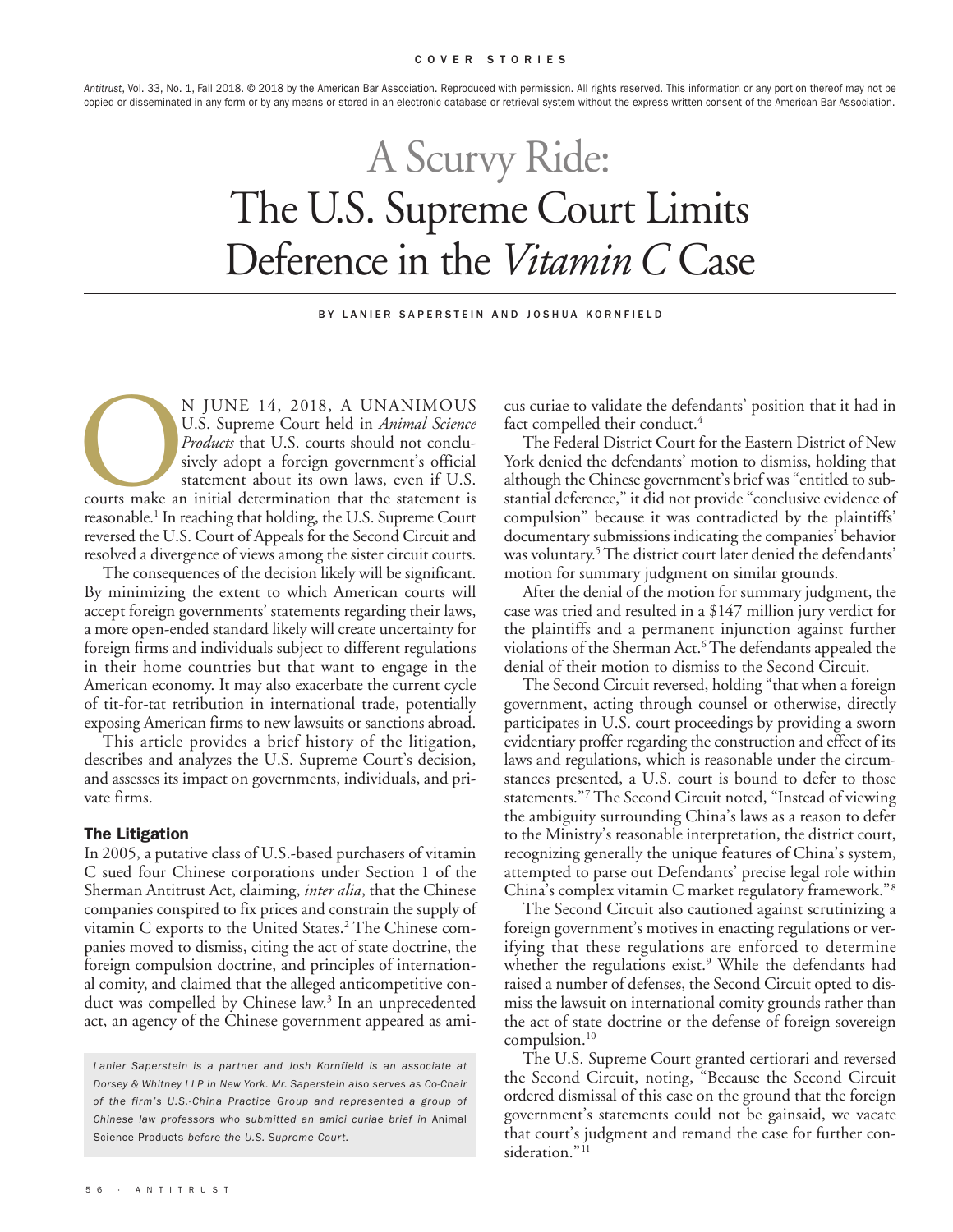**For a U.S. court to attempt to discern the intention and meaning behind foreign law which is often embodied with cultural and political subtext is a situation fraught with the potential for error.**

The U.S. Supreme Court held that the appropriate weight to accord a foreign government's statement about its laws "will depend upon the circumstances; a federal court is neither bound to adopt the foreign government's characterization nor required to ignore other relevant materials."12 Writing for the Court, Justice Ginsburg cautioned against relying on foreign government statements especially when a government makes conflicting statements or offers its perspective in the context of litigation. <sup>13</sup> Discouraging the taking of these statements at face value, the Court advised lower courts to consider the "statement's clarity, thoroughness, and support; its context and purpose; the transparency of the foreign legal system; the role and authority of the entity or official entering the statement; and the statement's consistency with the foreign government's past positions."14

Specifically, the Court held that Federal Rule of Civil Procedure 44.1, which governs federal courts' judicial determinations regarding foreign law, "does not address the weight a federal court determining foreign law should give to the views presented by the foreign government."15 Nevertheless, the Court added that Rule 44.1's prescription for courts to consider "any relevant material or source" and for the determination of foreign law to "be treated as a ruling on a question of law" should not result in binding deference to foreign government submissions. 16

Notably, the Second Circuit did not actually advocate the unqualified acceptance of a foreign government's legal interpretation. Rather, the Second Circuit noted that "[t]o the extent there is no documentary evidence or reference of law proffered to support a foreign sovereign's interpretation of its own laws, deference may be inappropriate."17 The dispute therefore hinged on interpreting a government notice. 18

## **What Standard Did the Court Adopt?**

The district court found the regulatory landscape in China to be too ambiguous to determine whether Chinese law had in fact compelled defendants' violations of the Sherman Act.<sup>19</sup> In circumstances where courts are charged with interpreting ambiguous federal statutes or regulations, courts often defer to an administrative agency's interpretation. But the U.S. Supreme Court did not take that approach here.

The U.S. Supreme Court eschewed a "single formula or rule [that would] fit all cases in which a foreign government describes its own law" because of the diverse array of legal systems and the "range of circumstances in which a foreign government's views may be presented."20 In so holding, the Court adopted the ad hoc approach advocated by the  $\overline{U}$ .S. Department of Justice in its amicus brief. <sup>21</sup> The Department of Justice argued that Rule 44.1 leaves courts with maximal discretion to consider "any relevant material or source" to interpret foreign law.<sup>22</sup> With respect to deference owed to a foreign government, the Department of Justice appeared to advocate a level of deference between "some degree of deference" and "binding" deference.<sup>23</sup>

The petitioners, apart from opposing a binding deference standard, did not advocate for a specific level of deference. 24 Respondents endorsed the "defer if reasonable" standard used by the Second Circuit. 25

The Supreme Court held that "a government's expressed view of its own law is ordinarily entitled to substantial but not conclusive weight . . . ."26 Given the circumstantial considerations suggested by the Court and an amorphous "substantial" deference standard, it is difficult to discern a cohesive deference standard articulated by the Court. Instead, unless and until the lower courts flesh out a more precise standard, litigants are left wondering what standard to employ when trying to interpret the laws of foreign countries.

Trying to read the tea leaves to tease out a standard, one could argue that the Supreme Court afforded a *Skidmore* level of deference to the Chinese government's submission. In *Gonzales v. Oregon*, the Supreme Court delineated three primary deference options available to courts when construing an ambiguous federal statute or regulation. <sup>27</sup> Courts should assign *Auer* deference, the most deferential standard, when an agency is interpreting its own ambiguous regulation. <sup>28</sup> When Congress has delegated authority to an agency to interpret an ambiguous statute and the agency interpretation was promulgated pursuant to that authority, courts should assign *Chevron* deference. Finally, courts should assign *Skidmore* deference, which offers "respect" to persuasive agency interpretations when agencies are not charged with authority to interpret an ambiguous statute. <sup>29</sup> The weight assigned to an interpretation in the *Skidmore* context "will depend upon the thoroughness evident in its consideration, the validity of its reasoning, its consistency with earlier and later pronouncements, and all those factors which give it power to persuade, if lacking power to control."<sup>30</sup>

The Supreme Court in *Animal Science Products* did not explicitly hold that courts should apply *Skidmore* deference to foreign government statements. But the Court appeared to echo a familiar set of factors to those announced in Skidmore.<sup>31</sup> If our analysis is correct, by affording limited deference to the Chinese government's interpretation of its own rules, the Court assigned it a lower level of deference than it would give to a domestic agency vested with interpretive authority. As China's Ministry of Commerce offered to interpret its own rule, it would seem that the commensurate deference standard would be *Auer* deference. <sup>32</sup> The *Auer* deference standard treats an agency interpretation of its own regulations as "controlling 'unless plainly erroneous or incon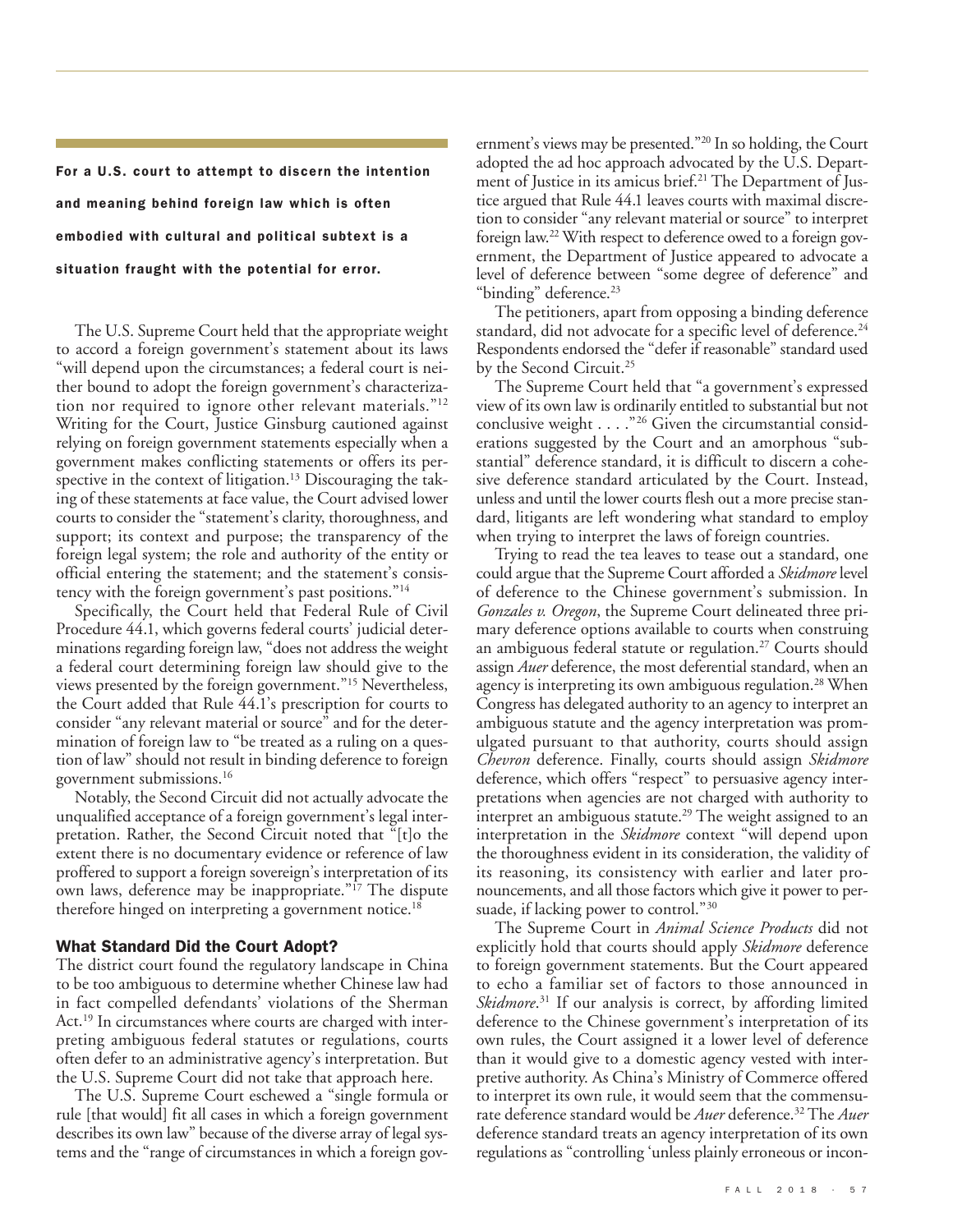sistent with the regulation."<sup>33</sup> But the Court was not prepared to adopt such a standard and defer to the Chinese agency's interpretation of its own regulation.

## **Skepticism Regarding Foreign Government Submissions**

What explains the hesitancy of the Supreme Court to accept the Chinese government's submission? In short, the Chinese government interpretation was viewed as inaccurate and selfserving. Particularly germane to the Court's assessment of credibility was the Chinese government's allegedly inconsistent position regarding its regulation of vitamin C exports in front of the WTO. 34

However, in the U.S. agency context, the potential for an agency's inconsistency ordinarily does not by itself preclude judicial deference. <sup>35</sup> While one justification of agency deference is that "affording agencies significant discretion to interpret the law they administer recognizes the value of agency expertise and the comparatively limited experience of the judiciary where an interpretation requires specialized knowledge," deference also serves the purpose of "promot[ing] national uniformity in regulatory policy, thereby enabling agencies to avoid the difficulty of enforcing different rules depending on the jurisdiction."36There is an even heightened danger of different American jurisdictions forming contradictory conclusions about foreign law than there is about domestic law, potentially exposing foreign entities to not only one inconsistent set of rules in America, but multiple sets of inconsistent rules.

Nevertheless, even if a quest for accuracy is not the sole motive for deference, the potential for inaccuracy by offering limited deference is greater in the international than in the domestic deference context. For a U.S. court to attempt to discern the intention and meaning behind foreign law which is often embodied with cultural and political subtext is a situation fraught with the potential for error. Moreover, foreign governments may draft laws that they expect will be interpreted not only by native speakers, but by advocates and citizens well-versed in local canons of construction.

## **Impact of Decision on Principles of International Comity**

The greatest repercussion from minimal deference is a court's potential offense to a foreign government. Courts traditionally abstain from intruding on foreign policy issues best left to the competency and practical discretion of the political branches. "In the spirit of 'international comity,' a federal court should carefully consider a foreign state's views about the meaning of its own laws."37

In the context of this litigation, despite the Chinese government admitting to anticompetitive conduct under the U.S. laws, the district courts and the Supreme Court continued to be skeptical that it was accurately portraying the nature of the regulations at issue. The Chinese government stated that "the exercise of jurisdiction by the district court has already negatively affected U.S.-China relations." The Second Circuit noted: "The Chinese Government . . . repeatedly made [it] known to the federal courts, as well as to the United States Department of State in an official diplomatic communication relating to this case, that it consider[ed] the lack of deference it received in [American] courts, and the exercise of jurisdiction over this suit, to be disrespectful and that it 'has attached great importance to this case.'"38

Apart from potentially offending other countries, there are other potential, negative implications. The Supreme Court's holding that "transparency of the foreign legal system," and the interpretative statement's "clarity, thoroughness, and support,"<sup>39</sup> impact the appropriate level of deference potentially aggravates the practical and political consequences of the Court's decision.

The practical and political consequences of the decision are manifold. First, examining the level of transparency in a country's regulatory regime, further disturbs principles of comity by potentially creating a hierarchy based on the ease of interpretation of foreign legal regimes and, thereby, a concomitant hierarchy in the deference offered to government statements. This hierarchy may systematically advantage the effect given to Western legal rules merely because they are more familiar to American courts.

Second, demanding clear and explicit interpretations from foreign governments potentially puts foreign governments into a regulatory and/or political bind, where they are forced to take action based on the doubts and reservations of an American judge. Foreign governments would also be forced to interpret their laws according to the litigation schedule in an American courtroom. It also may complicate foreign governments' efforts to afford preferential treatment to local firms without triggering WTO and trade treaty repercussions if governments are forced to be explicit about their level of assistance. Foreign governments could also impose reciprocal obligations on the U.S. government.

Third, the willingness of a foreign government to intercede in a U.S. litigation on behalf of its nationals is not guaranteed. Indeed, the Chinese government's intervention here was unprecedented. Therefore, some firms and individuals may be exposed to liability under U.S. law without the defense of their national governments. And governments may be less willing to mount a defense in the wake of *Animal Science Products* if such a defense would be inconvenient, politically risky, and potentially unsuccessful.

Perhaps among the more common areas where such conflicting obligations may confound foreign companies are in the realm of foreign discovery, global asset restraints, and international enforcement actions. Here, foreign law is even less likely to be fully fleshed out, and foreign government interpretations would be more applicable in the context of such ambiguity. A foreign company refusing to disclose information subject to a data protection law risks facing sanctions in U.S. courts, including an adverse inference for its failure to produce. Likewise, efforts to enforce a U.S. judgment in